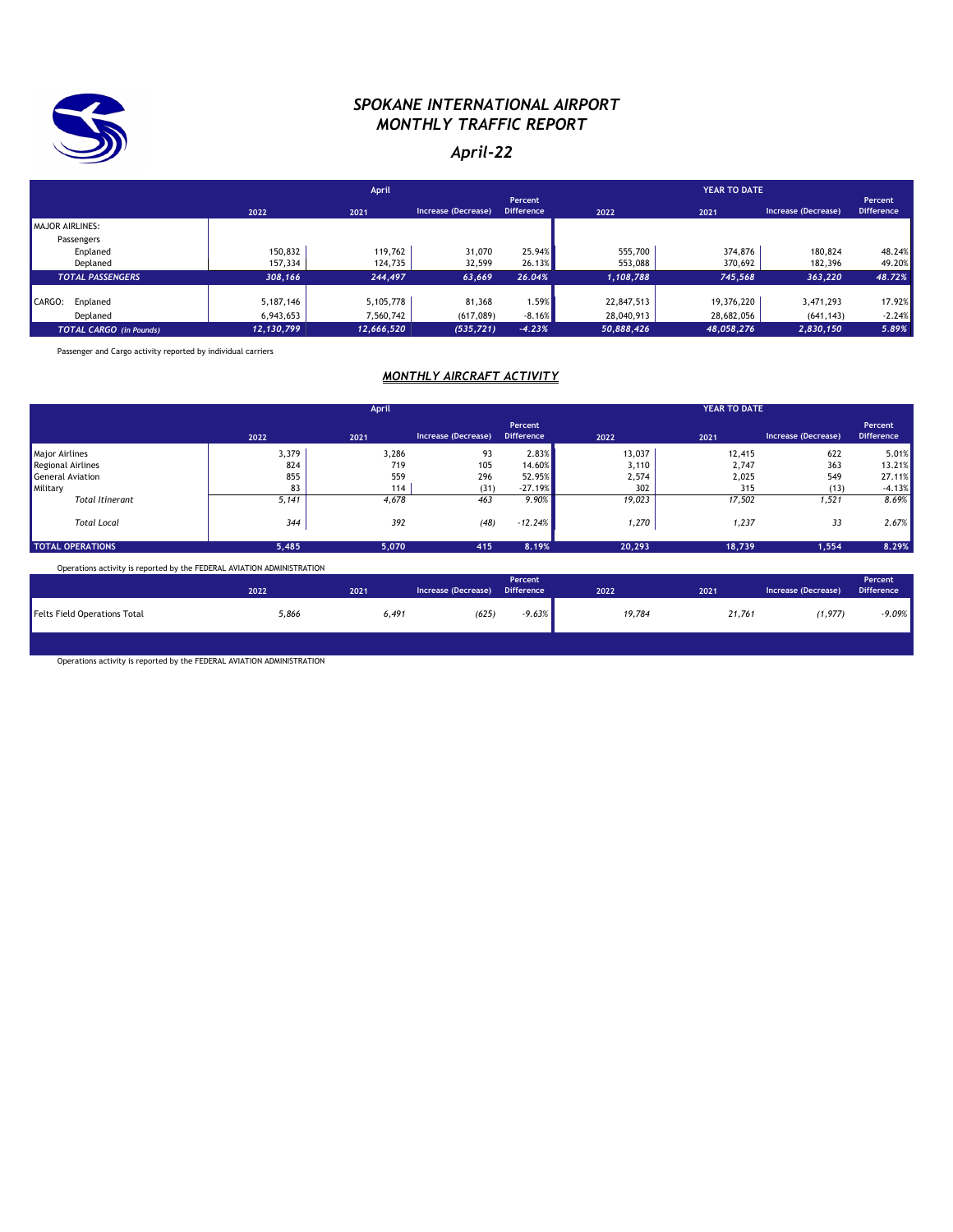

### *SPOKANE INTERNATIONAL AIRPORT MONTHLY TRAFFIC REPORT AIRLINE PASSENGER STATISTICS April-22*

|                    |         | <b>Enplaned</b> |             |           | <b>Deplaned</b> |         |             |           |  |
|--------------------|---------|-----------------|-------------|-----------|-----------------|---------|-------------|-----------|--|
|                    | 2022    | 2021            | <b>Diff</b> | % Change  | 2022            | 2021    | <b>Diff</b> | % Change  |  |
| aha!               | 256     | 0               | 256         | N/A       | 252             |         | 337         | N/A       |  |
| Alaska             | 50,707  | 44,300          | 6.407       | 14.46%    | 52.452          | 46,705  | 5,747       | 12.30%    |  |
| Allegiant          | 3,448   | 1,324           | 2,124       | 160.42%   | 3,473           | 097,١   | 2,376       | 216.59%   |  |
| American           | 8.998   | 12,977          | (3,979)     | $-30.66%$ | 9.700           | 13,358  | (3,658)     | $-27,38%$ |  |
| <b>Delta</b>       | 40,146  | 21,878          | 18,268      | 83.50%    | 41,313          | 21,937  | 19,376      | 88,33%    |  |
| <b>Frontier</b>    | 1.146   | 1.780           | (634)       | $-35.62%$ | 1.312           | 2.072   | (760)       | $-36.68%$ |  |
| Southwest          | 34,229  | 27,827          | 6,402       | 23.01%    | 35,575          | 28,875  | 6,700       | 23.20%    |  |
| <b>United</b>      | 11,747  | 9,344           | 2,403       | 25.72%    | 13,102          | 10,432  | 2,670       | 25.59%    |  |
| Charter*           | 155     | 332             | (177)       | $-53.31%$ | 155             | 259     | (104)       | $-40.15%$ |  |
| <b>Grand Total</b> | 150,832 | 119,762         | 31,070      | 25.94%    | 157,334         | 124,735 | 32,684      | 26.13%    |  |

Passenger activity reported by individual airlines

| Total Passengers for | April, 2022 | 308,166 |
|----------------------|-------------|---------|
| Total Passengers for | April, 2021 | 244,497 |
| % Change Versus      | April, 2021 | 26.04%  |